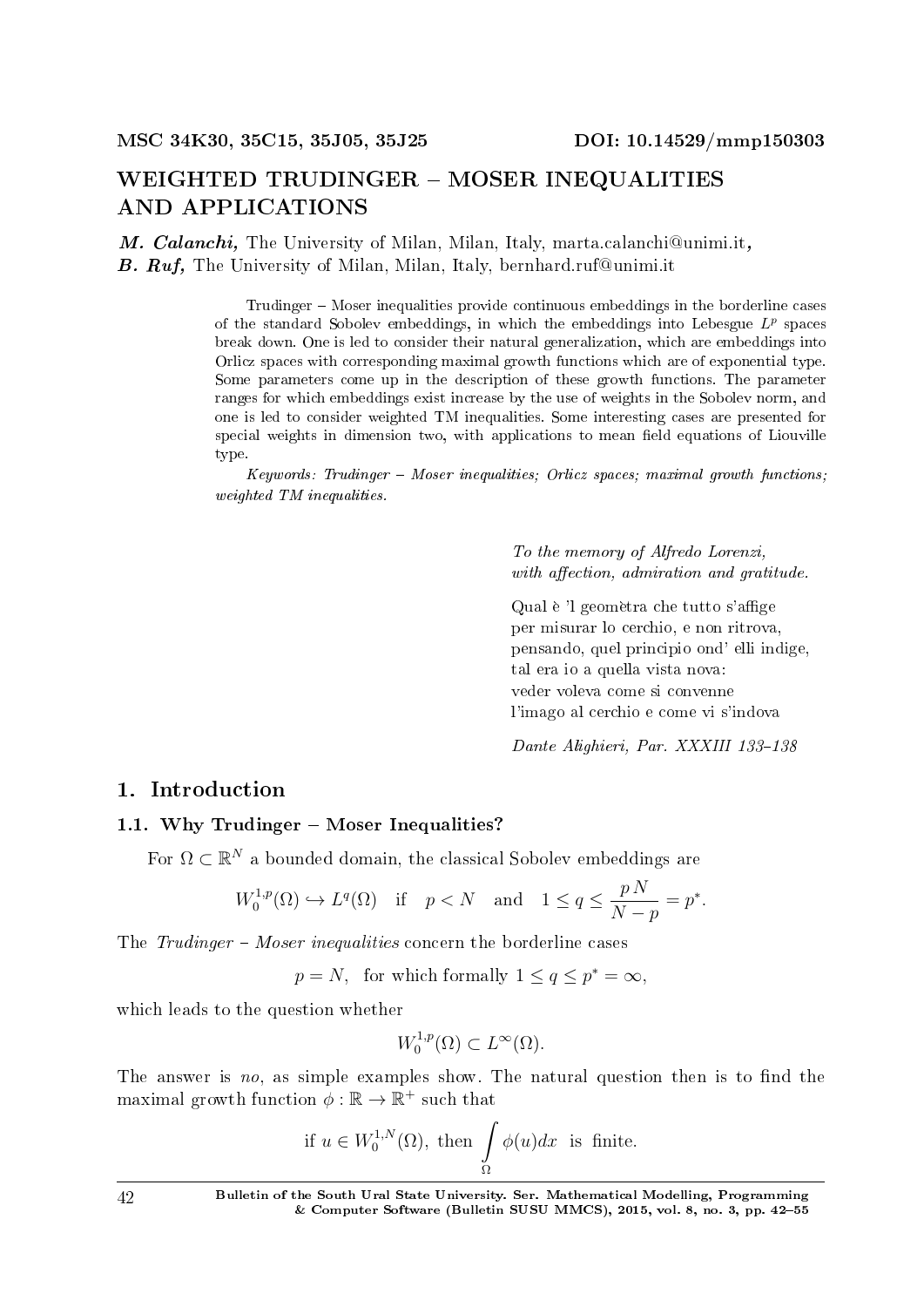The answer was given by Yudovich [1], Peetre [2], Pohozaev [3] and Trudinger [4]: from their works one knows that  $W_0^{1,N}$  $\mathcal{O}_0^{1,N}(\Omega)$  embeds into the Orlicz space  $L_\phi$ , with growth function (so-called *N* -function)  $\phi(t) = e^{|t| \frac{N}{N-1}} - 1$ . This embedding is known by the name Trudinger *inequality* 

The proof is based on an expansion in power series of the exponential function, and on a control of the  $L^p$  norm of each term of the series. This growth is optimal in the sense that for any higher growth there exist functions  $u \in W_0^{1,N}$  $\chi_0^{1,N}(\Omega)$  for which the integral  $\int \phi(u) dx$  becomes infinite. Trudinger's inequality was made more precise by J. Moser [5], Ω

who showed that the supremum on the unit ball in  $W_0^{1,N}$  $\zeta_0^{1,N}(\Omega)$ 

$$
\sup_{\Omega} \int_{\Omega} e^{\alpha |u|^{\frac{N}{N-1}}} dx
$$

is bounded if and only if  $\alpha \leq \alpha_N = N \omega^{\frac{1}{N-1}}$ , where  $\omega_{N-1}$  is the  $N-1$ -dimensional surface of the unit sphere. The integral is actually finite for any positive  $\alpha$ , but if  $\alpha > \alpha_N$  it can be made arbitrarily large by a suitable choice of *u*.

From now on we will consider the two dimensional case. Let us recall Moser's result (known as the  $Trudinger - Moser inequality$ ) in this case

**Theorem 1.** (*Moser 1970 [5]*). Let  $N = 2$ ; then

$$
\sup_{\Omega \atop \Omega} \int_{\Omega} e^{\alpha u^2} \le \begin{cases} C|\Omega| & \text{if } \alpha \le 4\pi \\ +\infty & \text{if } \alpha > 4\pi. \end{cases} \tag{1}
$$

With a modification of the same arguments Moser also proved a corresponding inequality on the sphere  $S^2$  which is useful for application in conformal deformation theory on manifolds.

**Theorem 2.** [5] If *u* is a smooth function defined on the 2 dimensional sphere  $S^2$  such that

$$
\int_{S^2} |\nabla u|^2 d\mu \le 1, \quad \int_{S^2} u d\mu = 0,
$$

there exists a constant *C* such that

$$
\int_{S^2} e^{4\pi u^2} d\mu \le C. \tag{2}
$$

These inequalities are very useful to study 2-dimensional problems, such as the problem of prescribed Gauss curvature and mean field equation. In these contexts there is a more handy form.

### 1.2. Logarithmic Trudinger  $-$  Moser Inequalities

A variant of the TM inequality is the following logarithmic TM inequality: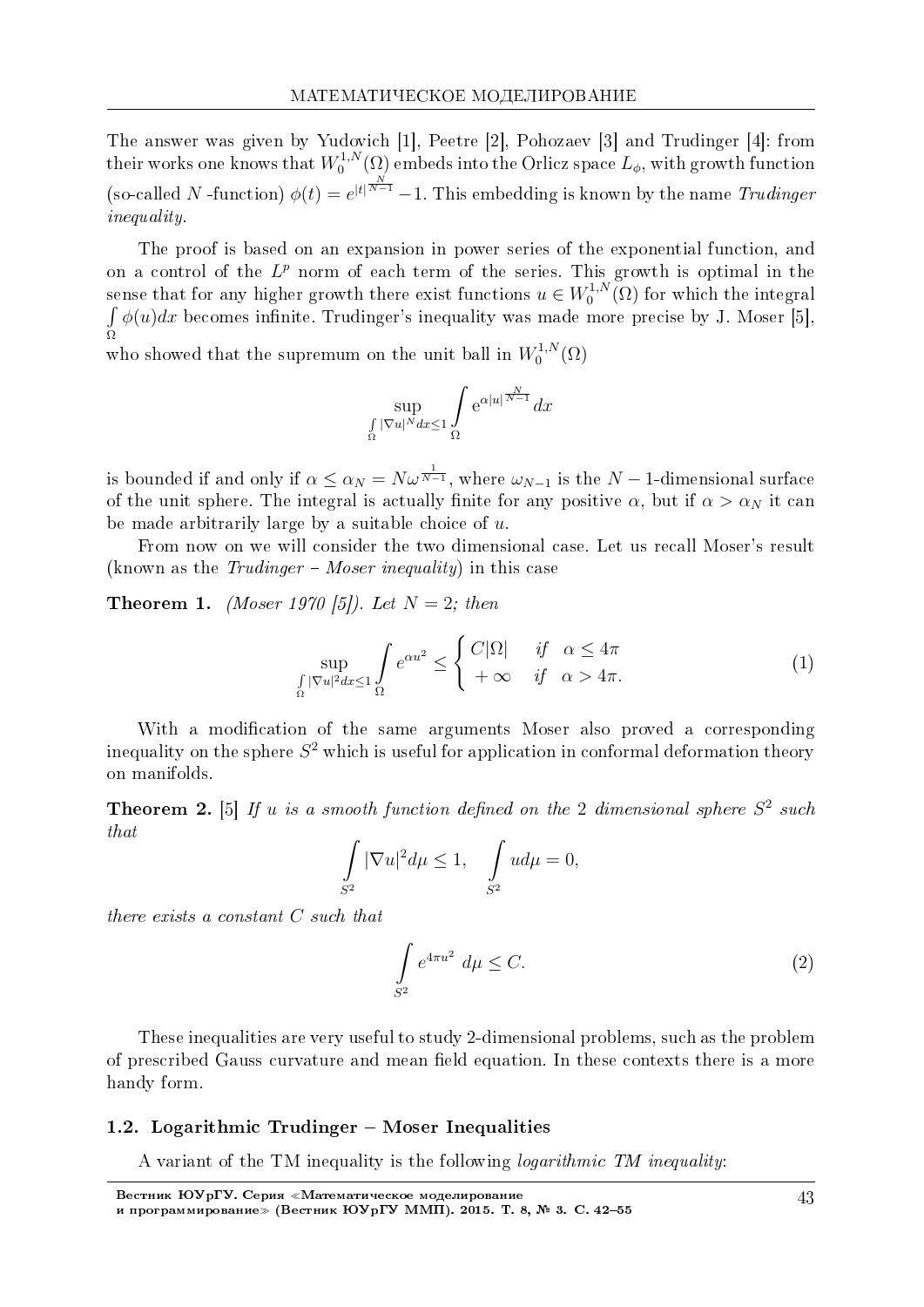**Theorem 3.** Let  $\Omega \subset \mathbb{R}^2$  be a bounded domain. Then there exists a constant  $C > 0$  such that

$$
\log \int_{\Omega} e^u dx \le \frac{1}{16\pi} \int_{\Omega} |\nabla u|^2 dx + C , \quad u \in H_0^1(\Omega), \tag{3}
$$

while for the 2-dimensional unit sphere  $S^2$  we have

$$
\frac{1}{2} \int_{S^2} |\nabla u|^2 dx - 8\pi \log \int_{S^2} e^u dx \ge -C, \quad u \in H^1(S^2), \int_{S^2} u = 0.
$$
 (4)

Proof. Using

$$
ab \le \frac{a^2}{4\varepsilon^2} + \varepsilon^2 b^2 \tag{5}
$$

applied to  $b = \frac{u}{\|\nabla u\|}$  $\frac{u}{\|\nabla u\|_2}$ ,  $a = \|\nabla u\|_2$  and  $\varepsilon^2 = 4\pi$ , one has

$$
\int_{\Omega} e^{u} dx \leq \int_{\Omega} e^{\frac{u}{\|\nabla u\|_{2}} \|\nabla u\|_{2}} dx \leq \int_{\Omega} e^{4\pi \frac{u^{2}}{\|\nabla u\|_{2}^{2}} + \frac{1}{16\pi} \|\nabla u\|_{2}^{2}} dx \leq
$$
\n
$$
\leq e^{\frac{1}{16\pi} \|\nabla u\|_{2}^{2}} \sup_{\|\nabla u\|_{2} \leq 1} \int_{\Omega} e^{4\pi u^{2}} dx \leq Ce^{\frac{1}{16\pi} \|\nabla u\|_{2}^{2}} \tag{6}
$$

in virtue of the Trudinger  $-$  Moser inequality. Passing to the logarithm one obtains

$$
\log \int_{\Omega} e^u dx \le \frac{1}{16\pi} \|\nabla u\|_2^2 + \log C \tag{7}
$$

so that (3) is proved.

The logarithmic TM inequality is crucial in the study of mean field equations of Liouville type (see [6]) of the form

$$
\begin{cases}\n-\Delta u = \lambda \frac{e^u}{\int \Omega} e^u, & \text{in } \Omega \subset \mathbb{R}^2 \\
u = 0 & \text{on } \partial\Omega.\n\end{cases}
$$
\n(8)

Equation (8) has been derived by Caglioti, Lions, Marchioro and Pulvirenti [7,8] from the mean field limit of point vortices of the Euler flow, see also Chanillo  $-$  Kiessling [9] and Kiessling [10]. Equation (8) occurs also in the study of multiple condensate solutions for the Chern  $-$  Simons  $-$  Higgs theory, see Tarantello [11, 12].

In particular, it has been shown (see e.g. [13, 14]) that equation (8) has a solution which is a global minimizer of the associated energy functional if

$$
\lambda < 8\pi. \tag{9}
$$

 $\Box$ 

Here we concentrate our attention on some extensions of the previous results.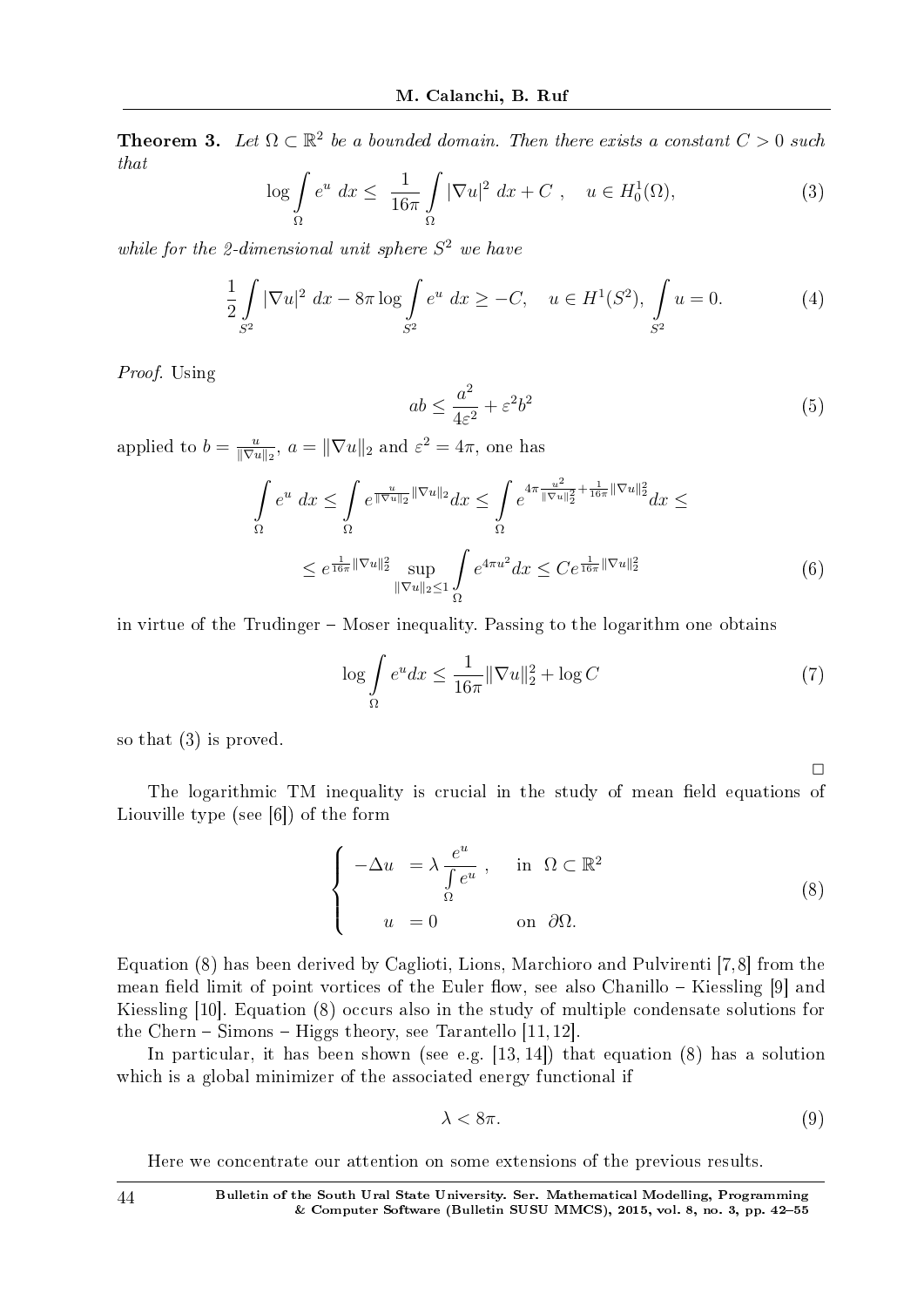#### 1.3. Weighted Trudinger – Moser Inequalities

In some recent papers the influence of weights for such kind of inequalities has been studied.

In  $[15, 16]$  the authors consider the effect of power weights on the maximal growth in the integral term. In [17-19] the interest is devoted to the impact of weights in the Sobolev norm.

More precisely, let  $w \in L^1(\Omega)$  be a non-negative function, and consider the weighted Sobolev space

$$
H_0^1(\Omega, w) = cl\Big\{u \in C_0^\infty(\Omega) \; ; \; \int\limits_{\Omega} |\nabla u|^2 w(x) dx < \infty\Big\}.\tag{10}
$$

For a general embedding theory for weighted Sobolev spaces, see Kufner [20].

It turns out that for weighted Sobolev spaces of form (10) logarithmic weights have a particular significance. However, as we will see below (Remark 2), we will need to restrict attention to radial functions to obtain interesting results. We are therefore led to consider problems of the following type: let  $B \subset \mathbb{R}^N$  denote the unit ball in  $\mathbb{R}^N$ , and consider the weighted Sobolev space of radial functions

$$
H_{0,rad}^1(B, w) = cl \Big\{ u \in C_{0,rad}^{\infty}(B) ; \ \|u\|_w^2 := \int_{\Omega} |\nabla u|^2 w(x) dx < \infty \Big\}
$$

where

$$
w(x) = \left(\log \frac{1}{|x|}\right)^{\beta} \quad \text{or} \quad w(x) = \left(\log \frac{e}{|x|}\right)^{\beta}, \ \beta \ge 0. \tag{11}
$$

**Theorem 4.** (Calanchi – Ruf, [17]) Let  $\beta \in [0,1)$  and  $w_0(x) = \left(\log \frac{1}{|x|}\right)^{\beta}$  or  $w_1(x) =$  $\left(\log\frac{e}{|x|}\right)^{\beta}$ . Then

(a) 
$$
\int\limits_B e^{|u|^{\overline{\gamma}}} dx < +\infty
$$
, for all  $u \in H^1_{0,rad}(B, w) \iff \overline{\gamma} \le \gamma := \frac{2}{1-\beta}$ 

and

$$
\sup_{\|u\|_w\le 1,{\rm rad}}\int\limits_B e^{\alpha |u|^\gamma}dx<+\infty
$$

*if and only if* 

 $(b)$ 

$$
\alpha \le \alpha_{\gamma} = 2\left[2\pi(1-\beta)\right]^{\frac{1}{1-\beta}} = 2\left[2\pi(2/\gamma)\right]^{\gamma/2} \quad (critical\ growth).
$$

**Remark 1.** This result extends the Trudinger – Moser inequality; indeed, for  $\beta = 0$  we recover the classical TM inequality.

The proof is quite technical and we refer the reader to [17] for details. The idea is to transform the problem (which is one-dimensional by the radial symmetry) to an integral inequality on the half-line. In fact, by introducing the variable t by  $|x| = e^{-t/2}$  and rescaling we obtain

$$
\psi(t) = 2^{\frac{1-\beta}{2}} \left[ 2\pi (1-\beta) \right]^{1/2} u(x) , \quad \bar{\alpha} = \frac{\alpha}{2 \left[ 2\pi (1-\beta) \right]^{\frac{1}{1-\beta}} } .
$$

Вестник ЮУрГУ. Серия «Математическое моделирование<br>и программирование» (Вестник ЮУрГУ ММП). 2015. Т. 8, № 3. С. 42–55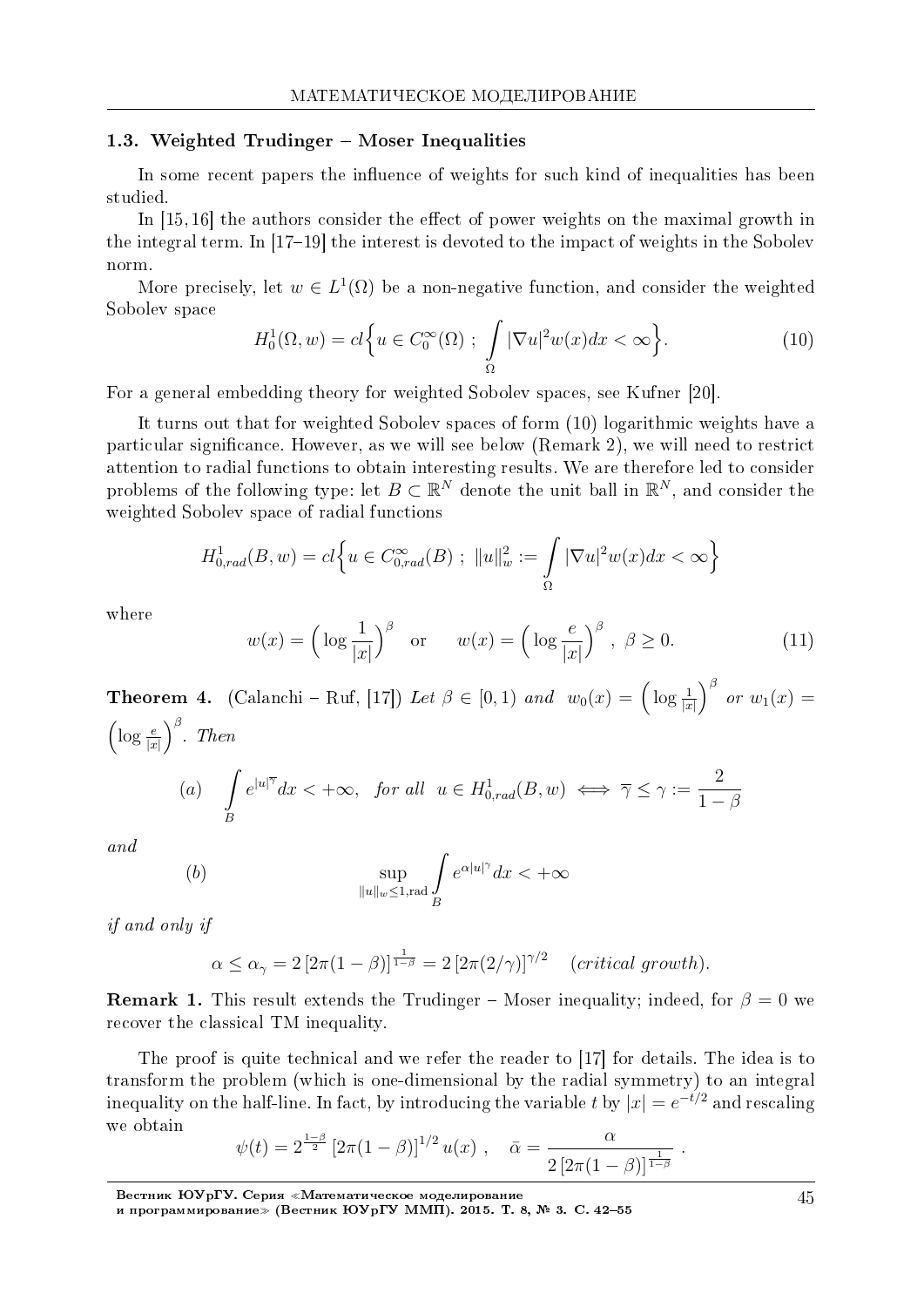Then

$$
\int\limits_B |\nabla u|^2 |\log |x||^\beta dx = \int\limits_0^\infty \frac{\dot{\psi}^2 t^\beta}{1-\beta} dt \text{ and } \frac{1}{m(B)} \int\limits_B e^{\alpha u^\gamma} dx = \int\limits_0^\infty e^{\bar{\alpha}\psi^\gamma - t} dt.
$$

For the necessity of the conditions in (b) it is sufficient to test

$$
\int\limits_0^\infty e^{\bar\alpha\psi^\gamma-t}\;dt
$$

on the following Moser type functions

$$
\eta_k(t) = \begin{cases} \frac{t^{1-\beta}}{k^{\frac{1-\beta}{2}}} & 0 \le t \le k\\ k^{\frac{1-\beta}{2}} & t \ge k \end{cases}
$$

which satisfy  $\|\eta_k\|_w = 1$ . If  $\gamma = \frac{2}{1-\gamma}$  $\frac{2}{1-\beta}$ , then

$$
\int_{0}^{\infty} e^{\bar{\alpha}\eta_k^{\gamma} - t} dt \ge \int_{k}^{\infty} e^{\bar{\alpha}k - t} dt = e^{\bar{\alpha}k - k} \to \infty \quad \text{if} \quad \bar{\alpha} > 1.
$$

For the subcritical and critical cases, we need an estimate for functions  $\psi$  which satisfy  $\|\psi\|_{w}^{2} = \int$ <sup>∞</sup> 0  $\dot{\psi}^2 t^{\beta}$  $\frac{\psi^2 t^{\nu}}{1-\beta}$  *dt* ≤ 1. In fact, by a radial lemma, see [17]), for such  $\psi$  it holds that  $|\psi(t)| \leq t^{1/\gamma}$ .

With this estimate the subcritical case can be trivially proved. If  $\gamma \leq \frac{2}{1-\gamma}$  $\frac{2}{1-\beta}$  and  $\bar{\alpha} < 1$ , one easily obtains

$$
\int_{0}^{\infty} e^{\bar{\alpha}\psi^{\gamma}-t} dt \leq \int_{0}^{\infty} e^{\bar{\alpha}t-t} dt < \infty.
$$

As concerns the critical exponent (that is, the most delicate case)  $\gamma = \frac{2}{1-\gamma}$  $\frac{2}{1-\beta}$  and  $\bar{\alpha}=1$ , we follow an idea of Leckband [21], proving that the set of sublevels of the functions in the integral behaves well, and it is controlled by an integrable function on  $[0, +\infty)$ .

Going to the limiting case  $\beta = 1$  in Theorem 4, one has that the exponent  $\gamma$  of *u* in the integral goes to infinity, that is we are again in a borderline case. But again, the embedding does not go into  $L^{\infty}$ , but we find a critical growth of *double exponential type*, as described in the following

**Theorem 5.** [17] Let  $w_1(x) = |\log(\frac{e}{x})|$  $\frac{e}{|x|}$ ) (*i.e.*  $\beta = 1$ ). Then,

(a) 
$$
\int_{B} e^{e^{|u|^2}} dx < +\infty \quad , \ \forall \ u \in H_{0,rad}^1(B, w_1),
$$

while

(b) 
$$
\sup_{\|u\|_{w_1}\leq 1, rad} \int_{B} e^{a e^{2\pi u^2}} dx < +\infty \iff a \leq 2.
$$

 $46$  Bulletin of the South Ural State University. Ser. Mathematical Modelling, Programming & Computer Software (Bulletin SUSU MMCS), 2015, vol. 8, no. 3, pp. 4255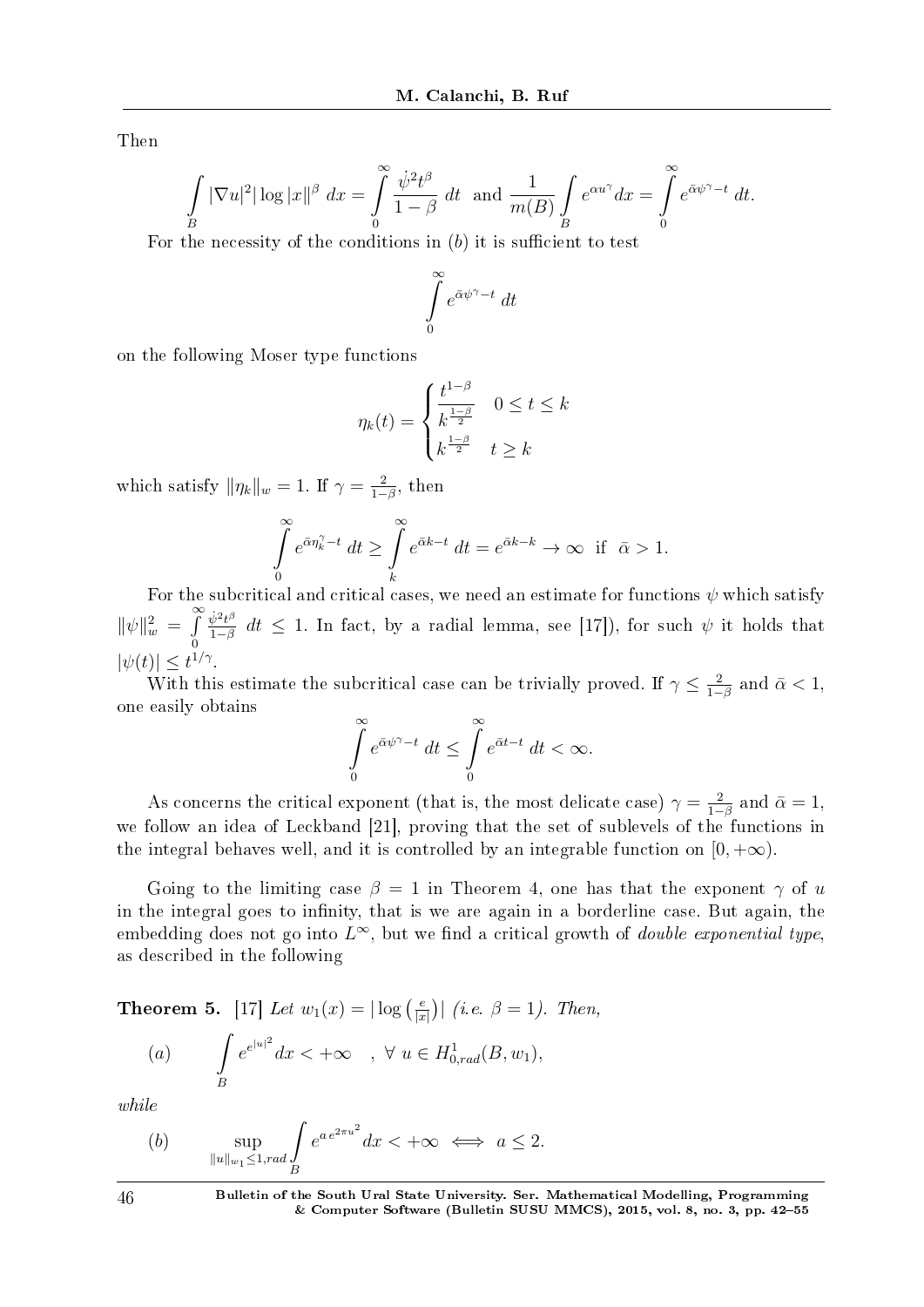Next, we consider the case  $\beta > 1$ . In this case the functions in  $H^1_{0,rad}(B, w_1)$  are bounded:

**Theorem 6.** [17] Let  $\beta > 1$ . Then we have the following embedding

$$
H^1_{0,rad}(B, w_1) \hookrightarrow L^{\infty}(B).
$$

Also in these cases the idea is to reduce the problem to a one-dimensional integral inequality.

We conclude this first part with the following remark which explains why we have to restrict to radial functions.

**Remark 2.** If we do not restrict to radial function, that is, if we consider the whole weighted space  $H_0^1(B, w)$ , and the problem to find  $\alpha, \beta, \gamma$  so that for  $u \in H_0^1(B, w)$ ,

$$
\sup_{\|u\|_{w}\leq 1}\int\limits_{B} e^{\alpha|u|^{\gamma}} dx < \infty ,
$$

then we note that for  $\gamma = 2$  and  $\alpha > 4\pi$  the supremum is not finite. Indeed, translating Moser's functions to a region in which the presence of the weight is not substantial (see [17]) one concludes that the presence of the weight has no effect for increasing the range of the inequality.

#### 1.4. Liouville Type Equations with Logarithmic Coefficients

In this article we will derive some new logarithmic Sobolev inequalities with weights. and will then apply them to prove existence results for associated mean field equations of Liouville type, with elliptic operators with logarithmic coefficients. In particular, we will prove

**Theorem 7.** Let  $w = w(x) = \left(\log \frac{e}{|x|}\right)^{\beta}$  be a logarithmic weight, with  $\beta > 0$ . Then, for any  $\lambda > 0$ , the equation

$$
\begin{cases}\n-\text{div}(w(x)\nabla u) & = \lambda \frac{e^u}{\int e^u} + f(x) & \text{in } B \\
u & = 0 \n\end{cases}
$$
\n(12)

has a (weak) radial solution  $u \in H_0^1(B, w)$  which is a global minimizer of the associated energy functional.

We recall that for the corresponding equation with  $\beta = 0$  there exists a global minimizer solution only for  $\lambda$  in the range

$$
\lambda < 8\pi. \tag{13}
$$

This is due to the fact that for  $\beta > 0$  the growth  $e^u$  is not the maximal possible. If we increase the growth to critical growth  $e^{|u|^\gamma}$ , then we find an analogous restriction to (13) to obtain a global minimizer for the associated equation: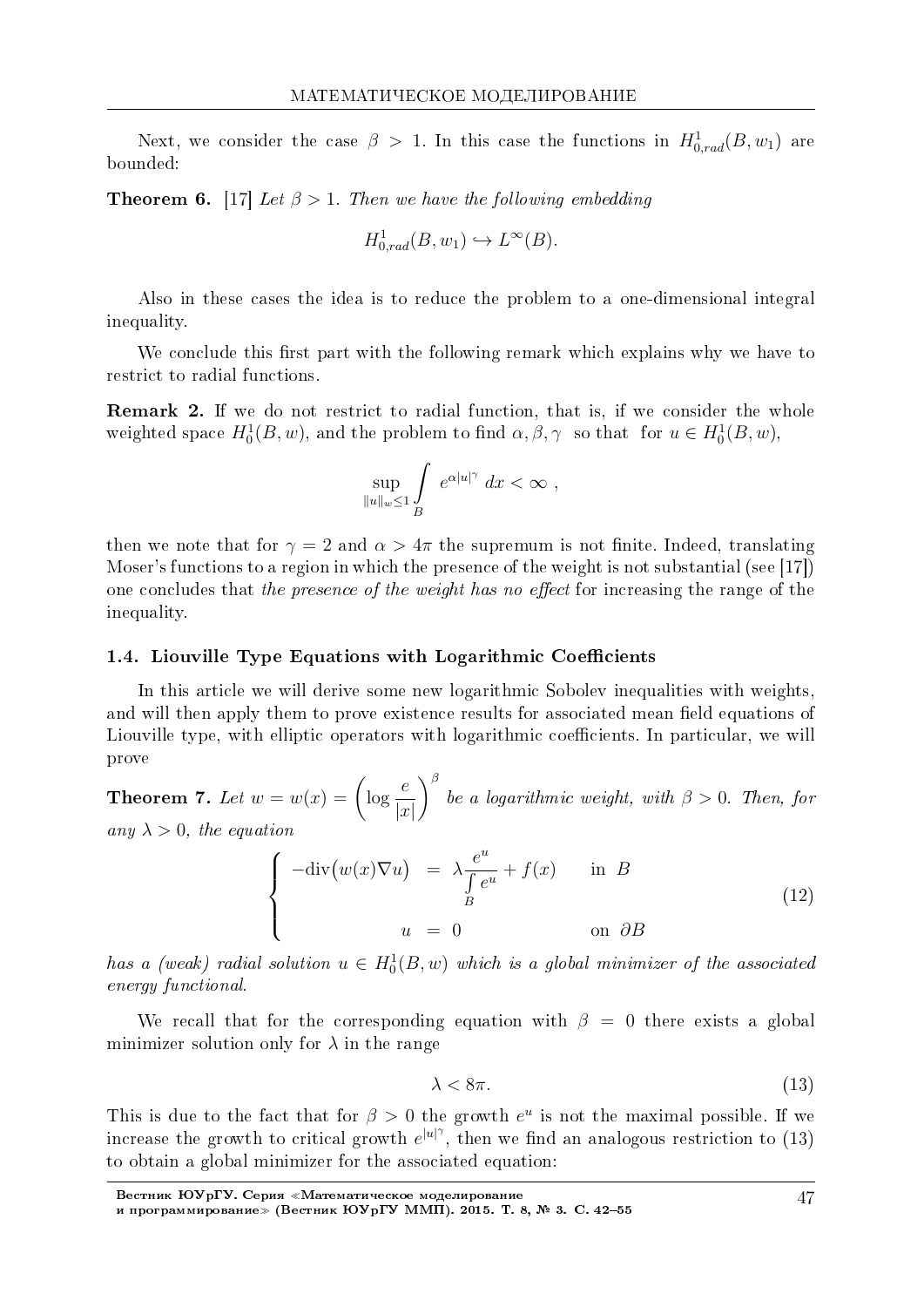**Theorem 8.** Let  $w(x) = (\log \frac{e}{|x|})^{\beta}$ . Then, with  $\theta = \frac{2\gamma}{2+1}$  $rac{2\gamma}{2+\gamma}$ , the equation

$$
\begin{cases}\n-\text{div}(w(x)\nabla u) &= \lambda \frac{|u|^{\theta-2}u e^{|u|^{\theta}}}{\int_{B} e^{|u|^{\theta}}} + f(x) & \text{in } B \\
u &= 0 & \text{on } \partial B\n\end{cases}
$$
\n(14)

has a weak radial solution, which is a global minimizer of the associated energy functional, for every *λ* satisfying

$$
\lambda < \frac{2\pi}{\gamma^2} \left( 2 + \gamma \right)^{\frac{2+\gamma}{\gamma}}.\tag{15}
$$

Note that for  $\theta = 1$ , i.e.  $\gamma = 2$ , the condition (15) reduces to  $\lambda < 8\pi$ , which is the condition  $(9)$  of the mean field Liouville equation.

Finally, we prove an existence theorem for the following elliptic mean field equation with a double exponential growth

**Theorem 9.** Let  $w = \log \frac{e}{|x|}$ . Then the equation

$$
\begin{cases}\n-\text{div}\left(\log\frac{e}{|x|}\nabla u\right) & = \lambda \frac{e^u}{\log \int e^{e^u}} \frac{e^{e^u}}{\int e^{e^u}} + f(x) & \text{in } B \\
u & = 0 \n\end{cases}
$$
\n(16)

has a global radial minimizer solution for every

 $\lambda < \pi$  . (17)

# 2. Weighted Logarithmic TM Inequalities

In this section we prove some logarithmic TM inequalities with weights. We start with a simple inequality based on the previous weighted TM embeddings, and apply it to prove Theorem 7.

Proposition 1. Let  $w(x) = \left(\log \frac{e}{|x|}\right)$  $\int^{\beta}$  with  $\beta > 0$ . Then for every  $\lambda > 0$  there exists a constant  $C = C(\lambda, \beta)$  which depends on  $\lambda$  and  $\beta$  such that

$$
\frac{1}{2}||u||_w^2 - \lambda \log \int_B e^u \ge \frac{1}{4}||u||_w^2 - C \tag{18}
$$

where

$$
||u||_w^2 = \int\limits_B |\nabla u|^2 w(x) \ dx.
$$

*Proof.* Let  $\beta \in (0,1)$ . Reasoning as in Remark 1, using again inequality (5), we have

$$
\log \int\limits_B e^u \leq \log \left( \int\limits_B e^{\frac{1}{4\varepsilon^2} (\frac{|u|}{\|u\|_w})^2 + \varepsilon^2 \|u\|_w^2} dx \right) \leq
$$

48 Bulletin of the South Ural State University. Ser. Mathematical Modelling, Programming & Computer Software (Bulletin SUSU MMCS), 2015, vol. 8, no. 3, pp. 4255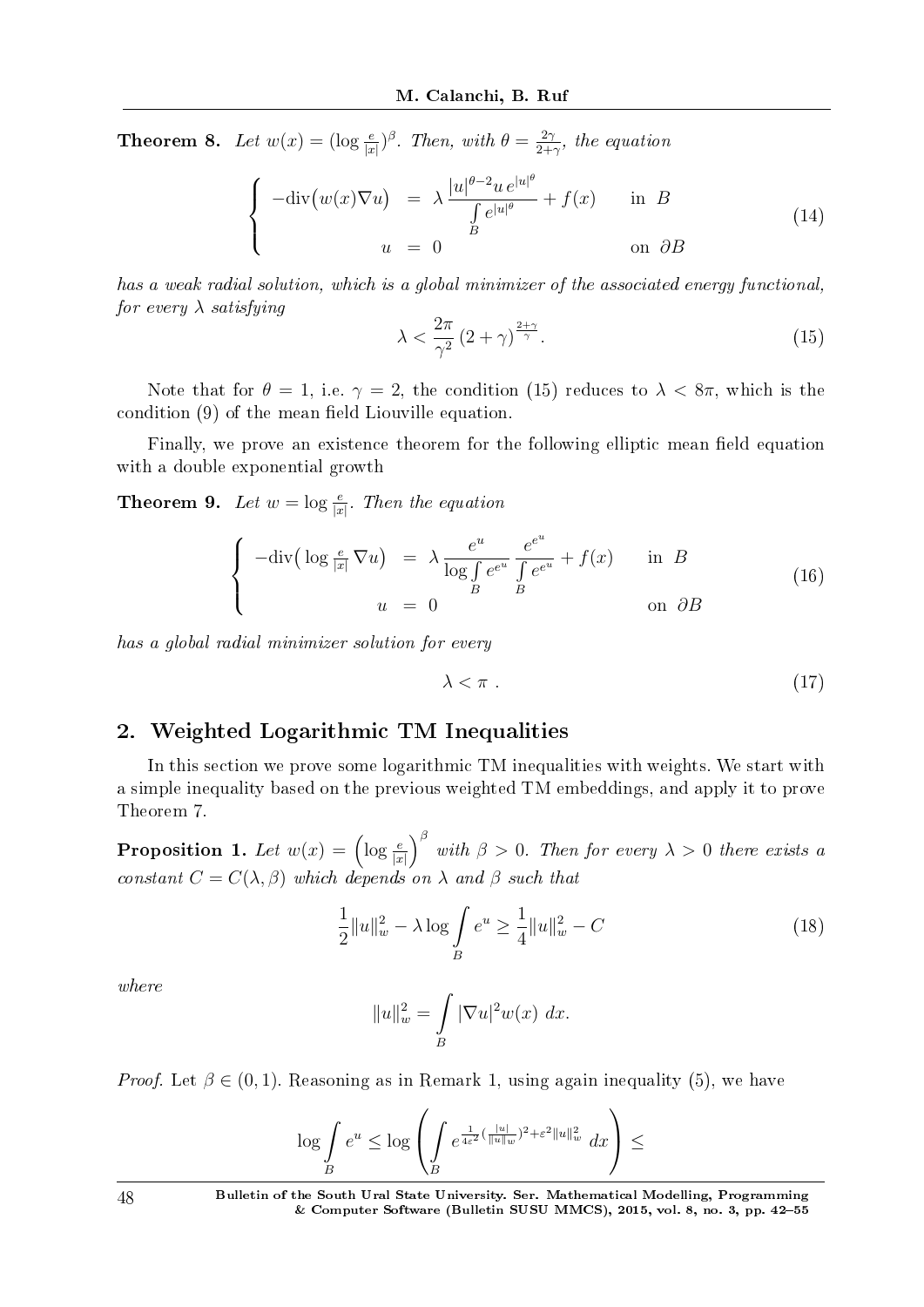$$
\leq \varepsilon^2 \|u\|_w^2 + \log \left( \int\limits_B e^{\frac{1}{4\varepsilon^2} (\frac{|u|}{\|u\|_w})^2} dx \right)
$$

Now we choose  $\varepsilon^2 = \frac{1}{4\lambda}$ . There exists a constant  $C_1 = C_1(\gamma, \lambda)$  which depends only on  $\varepsilon$  (hence on  $\lambda$ ) and  $\gamma = \frac{2}{1-\beta} > 2$ , such that

$$
\int\limits_B e^{\frac{1}{4\varepsilon^2}(\frac{|u|}{||u||_w})^2} dx \leq \int\limits_B e^{C_1 + \alpha_\gamma(\frac{|u|}{||u||_w})^\gamma} dx ;
$$

here  $\alpha_{\gamma}$  is the critical exponent given in Theorem 4. By (b) of the same theorem we have that

$$
\log \left( \int_{B} e^{\frac{1}{4\varepsilon^{2}} (\frac{|u|}{||u||w})^{2}} dx \right) \le \log \int_{B} e^{C_{1} + \alpha_{\gamma} (\frac{|u|}{||u||w})^{\gamma}} dx
$$
  

$$
\le C_{1}(\gamma, \lambda) + \log \int_{B} e^{\alpha_{\gamma} (\frac{|u|}{||u||w})^{\gamma}} dx \le C.
$$

With a similar argument (using Theorem 5 and Theorem 6) one can prove the result in the case  $\beta \geq 1$ .

 $\Box$ 

# 3. Applications to Liouville Type Equations

Consider the following elliptic boundary value problem

$$
\begin{cases}\n-\text{div}(w(x)\nabla u) & = \lambda \frac{e^u}{\int e^u} + f & \text{in } B \\
u = 0 & \text{on } \partial B\n\end{cases}
$$
\n(19)

where  $w = w(x) = \left(\log \frac{e}{|x|}\right)^{\beta}$  is a logarithmic weight with  $\beta > 0$ , and  $f \in L^2(B)$ .

We look for weak solutions of (LP), i.e. a function  $u \in H^1_{0,rad}(B, w)$  satisfying

$$
\int_{B} \nabla u \nabla v \ w(x) dx = \lambda \frac{\int_{B} e^{u} v \ dx}{\int_{B} e^{u} dx} + \int_{B} f v \ dx, \quad \forall v \in C_{0,rad}^{\infty}(B) ,
$$

i.e.  $u$  is a weak solution if and only if it is a critical point of the functional  $J$ :  $H^1_{\text{a,rad}}(B, w) \to \mathbb{R}$  associated to equation (19) and given by

$$
J(u) = \frac{1}{2}||u||^2 - \lambda \log \int_B e^u dx - \int_B fu \ dx.
$$

Вестник ЮУрГУ. Серия «Математическое моделирование<br>и программирование» (Вестник ЮУрГУ ММП). 2015. Т. 8, № 3. С. 42–55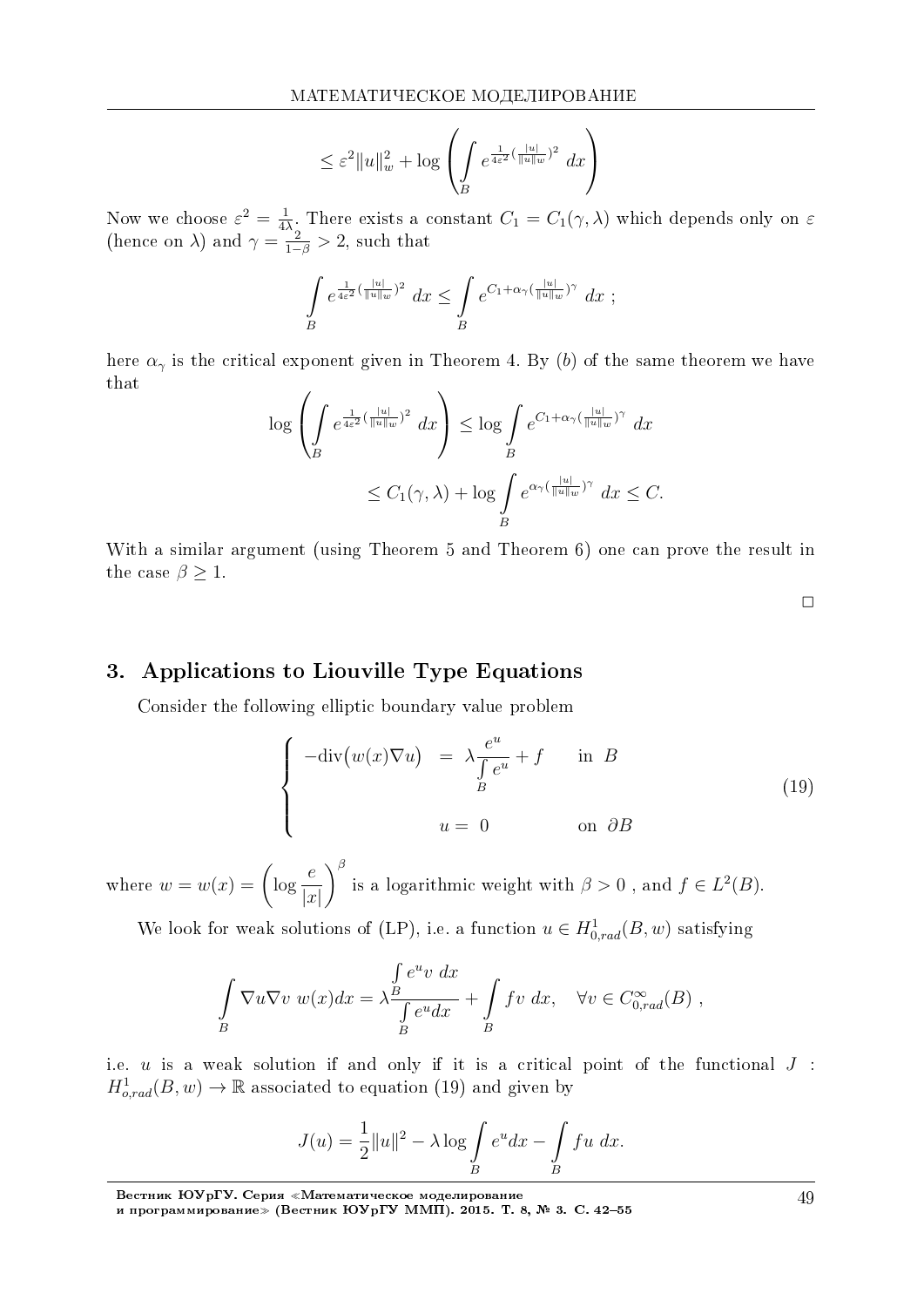**Proposition 2.** For every  $\lambda > 0$  problem (19) has a weak radial solution which corresponds to the minimum of the functional *J*(*u*).

*Proof.* We first prove that *J* is coercive for every  $\lambda$  fixed. Indeed by Proposition 1, one has

$$
J(u) \ge \frac{1}{4} ||u||_w^2 - C - D||u||_w ||f||_2
$$

for a suitable constant *D*. Then *J* is bounded from below.

Let

$$
m = \inf_{u \in \tilde{H}} J(u)
$$

and let  $\{u_n\}_n$  be a minimizing sequence, i.e.

$$
J(u_n) \to m, \text{ as } n \to +\infty.
$$

By the coercivity of *J*,  $u_n$  is bounded in  $H^1_{0,rad}(B, w)$ . Therefore there exists  $u \in$  $H^1_{0,rad}(B, w)$ , such that (up to a subsequence)

$$
u_n \rightharpoonup u
$$
 in  $H^1_{0,rad}(B, w)$ ,  $u_n \rightharpoonup u$  in  $L^1(B)$ ,  $u_n \rightharpoonup u$  a.e. , as  $n \rightharpoonup +\infty$ .

Observe that the nonlinearity  $e^u$  is subcritical and that there exists a constant  $C_1$  such that

$$
|te^t| \le C_1 e^{\alpha_\gamma |t|^\gamma}.\tag{20}
$$

From Theorem 4 and this estimate we have that

$$
e^{u_n} \in L^1
$$
 and  $\int\limits_B |e^{u_n} u_n| dx \leq C.$ 

We now apply the following result due to de Figueiredo  $-$  Miyagaki  $-$  Ruf [22, lemma 2.1].

**Lemma 1.** Let  $(u_n)_n$  be a sequence of functions in  $L^1(\Omega)$  converging to *u* in  $L^1(\Omega)$ . Assume that  $F(u_n(x))$  and  $F(u(x))$  are also  $L^1$  functions. If

$$
\int_{\Omega} |F(u_n(x)) u_n(x)| \leq C
$$

then  $F(u_n(x))$  converges to  $F(u(x))$  in  $L^1$ .

We then obtain, for  $F(t) = e^t$ 

$$
\int\limits_B e^{u_n} \to \int\limits_B e^u , \text{ as } n \to +\infty ,
$$

and by lower semi-continuity of the norm  $\|\cdot\|_w^2$ 

$$
m \leq J(u) \leq \liminf_{n \to +\infty} J(u_n) = m.
$$

So that *u* is a global minimum (and then a critical point) of *J*.

This completes also the proof of Theorem 7.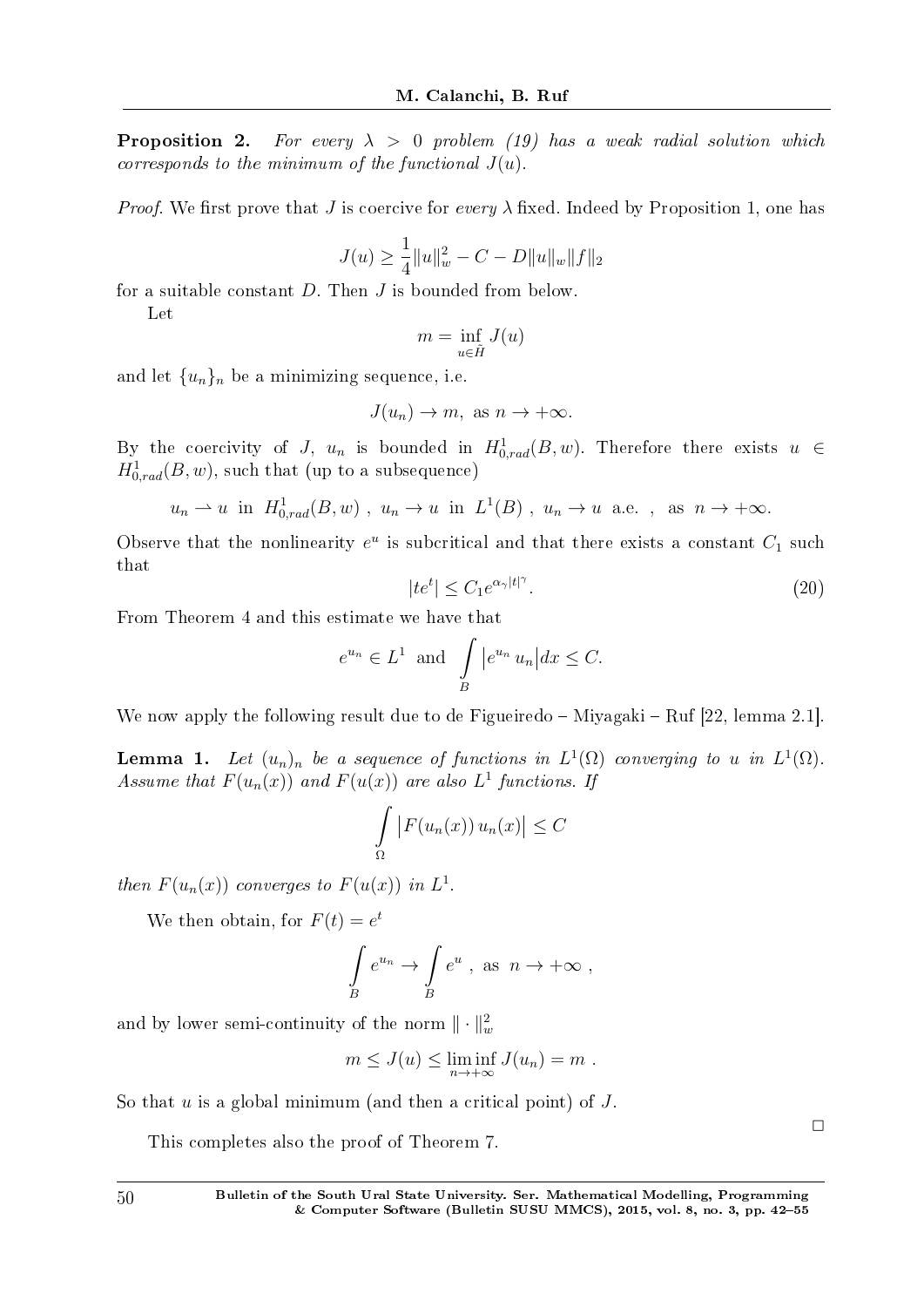# 4. A Critical Weighted TM Inequality

Let  $w(x) = \left(\log \frac{1}{1}\right)$ *|x|*  $\int_{0}^{\beta}$  the logarithmic weight with  $\beta \in (0,1)$ . Consider the functional  $J_{\lambda}: H^1_{0,rad}(B, w) \to \mathbb{R}$  defined as follows

$$
J_{\lambda}(u) := \frac{1}{2} ||u||_{w}^{2} - \lambda \log \left( \int_{B} e^{|u|^{\theta}} dx \right) - \int_{B} f u dx \qquad (21)
$$

where  $||u||_w^2 = \int$ *B*  $|\nabla u(x)|^2 w(x) dx, \theta = \frac{2\gamma}{2\mu}$  $\frac{2\gamma}{2+\gamma}$  ( $\gamma$  is the critical growth given by (b), Theorem 4), and *f* ∈  $L^2(B)$ .

**Proposition 3.** *J*<sub> $\lambda$ </sub> is coercive for all  $\lambda < \frac{2\pi}{\gamma^2}(2+\gamma)^{\frac{2+\gamma}{\gamma}}$ .

We need a preliminary inequality

**Lemma 2.** Let  $\delta$ ,  $\delta'$  two conjugate exponents. For every  $s$ ,  $t \geq 0$  one has

$$
st \le \frac{(\alpha s)^{\delta'}}{\delta'} + \frac{t^{\delta}}{\delta \alpha^{\delta}}, \quad \forall \alpha > 0.
$$
 (22)

Proof. This is a classical convexity inequality, which can be deduced by Jensen's inequality. Here we give an alternative proof. In fact, considering

$$
\sup_{s\geq 0}\{st-\frac{1}{p}s^p\}
$$

we get, by setting the derivative equal zero in the maximum point,  $t = s^{p-1}$ , hence  $s(t) =$  $t^{1/(p-1)}$ , and then

$$
\sup_{s\geq 0} \{st - \frac{1}{p}s^p\} = t^{1/(p-1)}t - \frac{1}{p}t^{p/(p-1)}
$$

$$
= (1 - \frac{1}{p})t \ t^{p/(p-1)} = \frac{1}{q}t^q.
$$

To obtain other constants in the inequality, it is sufficient to consider

$$
(\alpha s)(\frac{1}{\alpha}t) \le \frac{(\alpha s)^{\delta'}}{\delta'} + \frac{t^{\delta}}{\delta \alpha^{\delta}}, \quad \forall \alpha > 0.
$$

*Proof.* (of Proposition 3) We first prove that

$$
\log \int\limits_B e^{|u|^{\theta}} dx \leq \frac{||u||_w^2}{A(\gamma)} + \log \left( \int\limits_B e^{\alpha_{\gamma} (\frac{|u|}{||u||_w})^{\gamma}} dx \right),
$$

where  $A(\gamma) = \frac{4\pi}{\gamma^2} (2 + \gamma)^{\frac{2+\gamma}{\gamma}}$  and  $\alpha_{\gamma} = 2 [2\pi (2/\gamma)]^{\gamma/2}$  is the critical exponent given in Theorem 4 (notice that  $A(2) = 16\pi$  and  $\alpha_2 = 4\pi$  gives the classical TM inequality for the Liouville problem).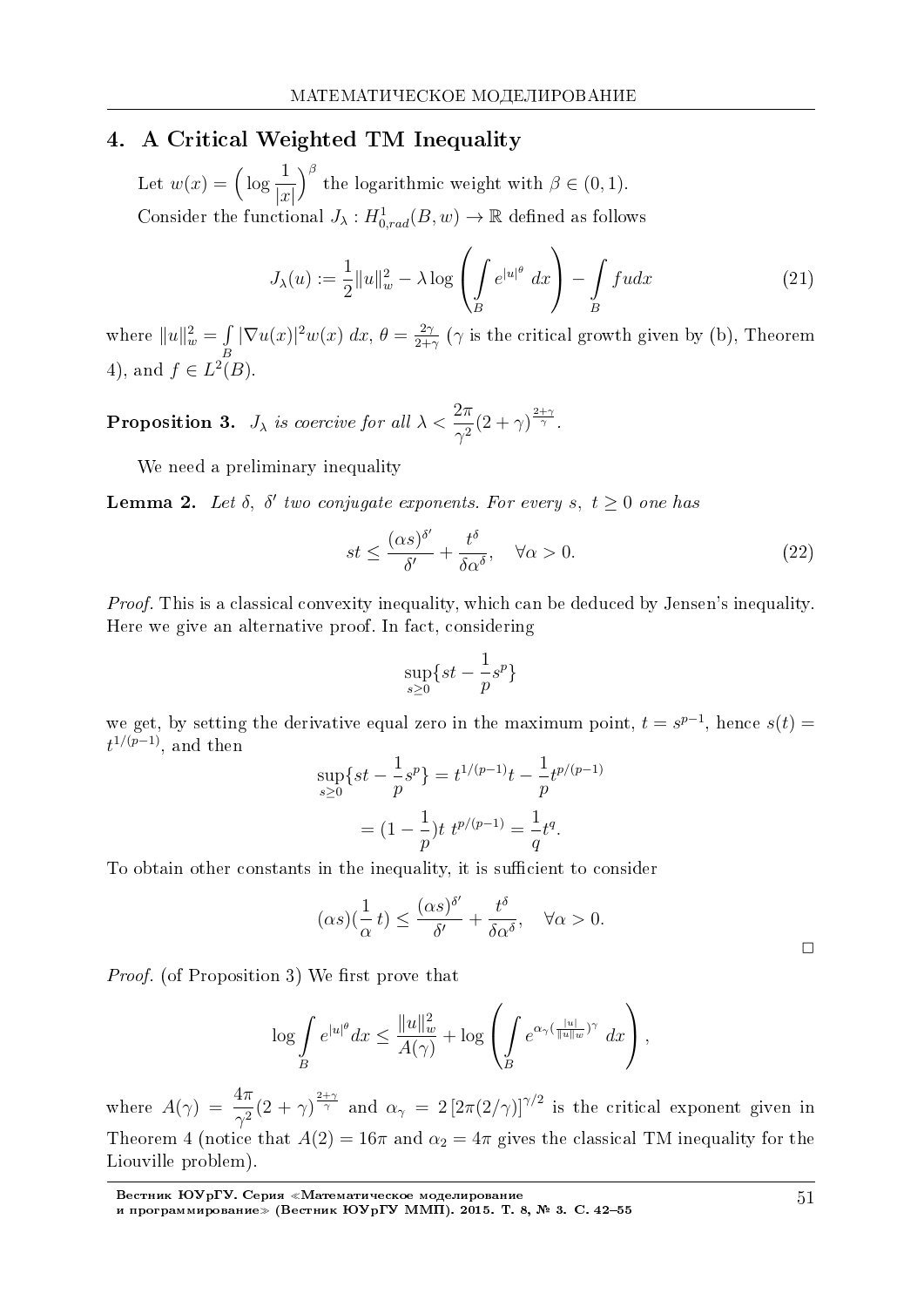We use inequality (22), where  $\delta, \delta'$  are conjugate exponents, such that

$$
\begin{cases} \theta\delta = \gamma \\ \theta\delta' = 2 \end{cases} \text{ that is } \begin{cases} \delta = \frac{2+\gamma}{2} \\ \delta' = \frac{2+\gamma}{\gamma} \end{cases}
$$

One has, by taking  $s = ||u||_w^{\theta}$  and  $t = (\frac{|u|}{||u||_w})^{\theta}$  in (22),

$$
|u|^{\theta} \le \alpha_{\gamma} (\frac{|u|}{\|u\|_{w}})^{\gamma} + \frac{\|u\|_{w}^{2}}{A(\gamma)}
$$

and the first inequality is proven.

Let

$$
C = \sup_{\|u\|_{w}\leq 1, u\in \tilde{H}} \int_{B} e^{\alpha \gamma (\frac{\|u\|}{\|u\|_{w}})^{\gamma}} dx.
$$

Then

$$
J_{\lambda}(u) := \frac{1}{2} ||u||_{w}^{2} - \lambda \log \left( \int_{B} e^{|u|^{q}} dx \right) - \int_{B} f u dx
$$
  

$$
\geq \left( \frac{1}{2} - \frac{\lambda}{A(\gamma)} \right) ||u||_{w}^{2} - \lambda \log C - D||f||_{2} ||u||_{w}
$$

and the proof is complete.

Let us now consider the following Liouville-type equation

$$
\begin{cases}\n-\text{div}(w(x)\nabla u) &= \lambda \frac{|u|^{\theta-2}u e^{|u|^{\theta}}}{\int_{B} e^{|u|^{\theta}}} + f & \text{in } B \\
u &= 0 & \text{on } \partial B\n\end{cases}
$$
\n(23)

Again by the coercivity of the functional  $J_{\lambda}$  one can prove the following existence result

**Proposition 4.** For every  $\lambda < \frac{2\pi}{3}$  $\frac{2\pi}{\gamma^2}(2+\gamma)^{\frac{2+\gamma}{\gamma}}$  the functional *J*<sub>*λ*</sub> attains its minimum, and therefore problem (23) possesses a weak radial solution.

The proof is very similar to that of Theorem 7. This completes the proof of Theorem 8.

# 5. A Double Exponential Weighted Liouville Type Problem

Consider the functional  $I: H_0^1(B, w) \to \mathbb{R}$  defined as follows

$$
I_{\lambda}(u) := \frac{1}{2} ||u||_{\log}^2 - \lambda \log \log \left( \int_{B} e^{e^u} dx \right)
$$
 (24)

where  $||u||_{\log}^2 = \int$ *B*  $|\nabla u(x)|^2 \left(\log \frac{e}{|x|}\right)$ ) *dx*. We have the following log log-inequality: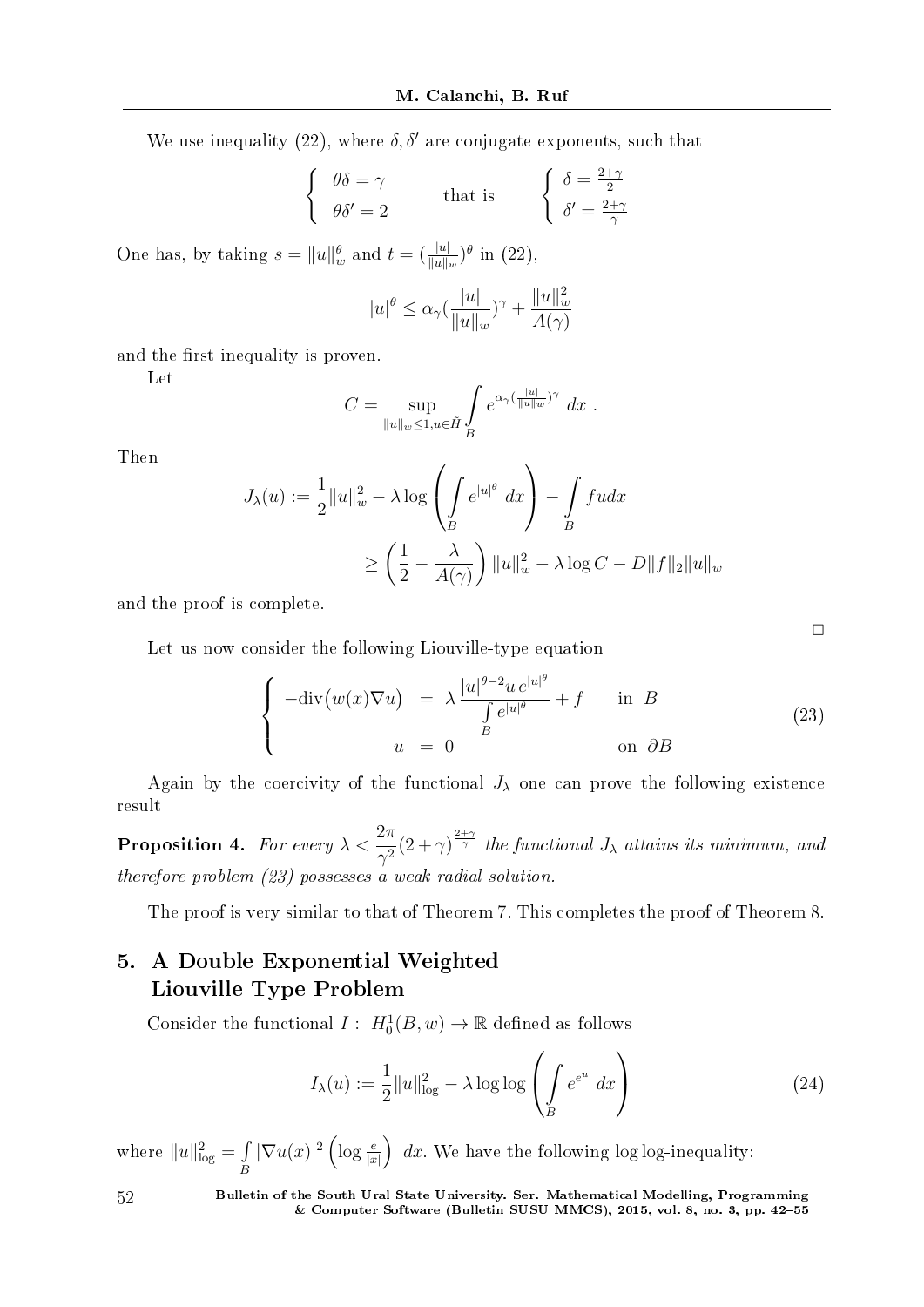Proposition 5. It holds

$$
\log \log \left( \int\limits_B e^{e^u} dx \right) \leq \frac{1}{2\pi} \|u\|_{\log}^2 + \log \left( \frac{1}{8} + \frac{\log C_{MB}}{e^{\frac{\|u\|_{\log}^2}{2\pi}}} \right) \quad \forall u \in H_0^1(B, w)
$$

Therefore the functional  $I_{\lambda}$  is coercive for every  $\lambda < \pi$  and it has an absolute minimum.

 $Proof.\text{Taking } a = ||u||_w, b = \frac{|u|}{||u||}$  $\frac{|u|}{\|u\|_w}$  and  $\varepsilon^2 = \pi$  in

$$
ab \le \frac{a^2}{4\varepsilon^2} + \varepsilon^2 b^2 \tag{25}
$$

we have

$$
|u| \leq \frac{1}{4\pi} \|u\|_{w}^{2} + \pi \left(\frac{u}{\|u\|_{w}}\right)^{2},
$$

so that

$$
\log \log \left( \int\limits_B e^{e^u} dx \right) \le \log \log \int\limits_B e^{e^{\frac{1}{8\pi} \|u\|_w^2 + 2\pi \left( \frac{u}{\|u\|_w} \right)^2}} dx = \log \log \int\limits_B e^{e^{\frac{1}{4\pi} \|u\|_w^2} e^{\pi \left( \frac{u}{\|u\|_w} \right)^2}} dx
$$

Let

$$
C_{MB} = \sup_{\|u\|_{w}\leq 1, \text{rad}} \int_{B_1(0)} e^{2e^{2\pi |u|^2}} dx
$$

(which is finite in virtue of Theorem 5).

Now taking  $a = e^{\frac{1}{4\pi}||u||^2_w}$ ,  $b = e^{\pi(\frac{u}{||u||_w})^2}$  and  $\varepsilon^2 = 2$  in the inequality above, one gets

$$
\log \log \left( \int\limits_B e^{e^u} dx \right) \le \log \log \int\limits_B e^{\frac{1}{8}e^{\frac{1}{2\pi} \|u\|_{w}^2 + 2e^{2\pi \left(\frac{u}{\|u\|_{w}}\right)^2}}{u}} dx =
$$
  

$$
= \log \left( \log \int\limits_B e^{2e^{2\pi \left(\frac{u}{\|u\|_{w}}\right)^2}} dx + \frac{1}{8} e^{\frac{1}{2\pi} \|u\|_{w}^2} \right) \le
$$
  

$$
\le \log \left( \log C_{MB} + \frac{1}{8} e^{\frac{1}{2\pi} \|u\|_{w}^2} \right) \le \frac{1}{2\pi} \|u\|_{w}^2 + \log \left( \frac{1}{8} + \frac{\log C_{MB}}{e^{\frac{\|u\|_{w}^2}{2\pi}}} \right).
$$

Moreover

$$
I_{\lambda}(u) \ge \left(\frac{1}{2} - \frac{\lambda}{2\pi}\right) \|u\|_{w}^{2} - \lambda \log \left(\frac{1}{8} + \frac{\log C_{MB}}{e^{\frac{\|u\|_{w}^{2}}{2\pi}}}\right).
$$

For  $\lambda < \pi$  the functional (and every perturbation with a linear term) is coercive, therefore it is bounded from below. In order to prove the existence of a minimum it is sufficient to argue as in Theorem 2.

Âåñòíèê ÞÓðÃÓ. Ñåðèÿ *<sup>≪</sup>*Ìàòåìàòè÷åñêîå ìîäåëèðîâàíèå è ïðîãðàììèðîâàíèå*<sup>≫</sup>* (Âåñòíèê ÞÓðÃÓ ÌÌÏ). 2015. Ò. 8, 3. Ñ. 4255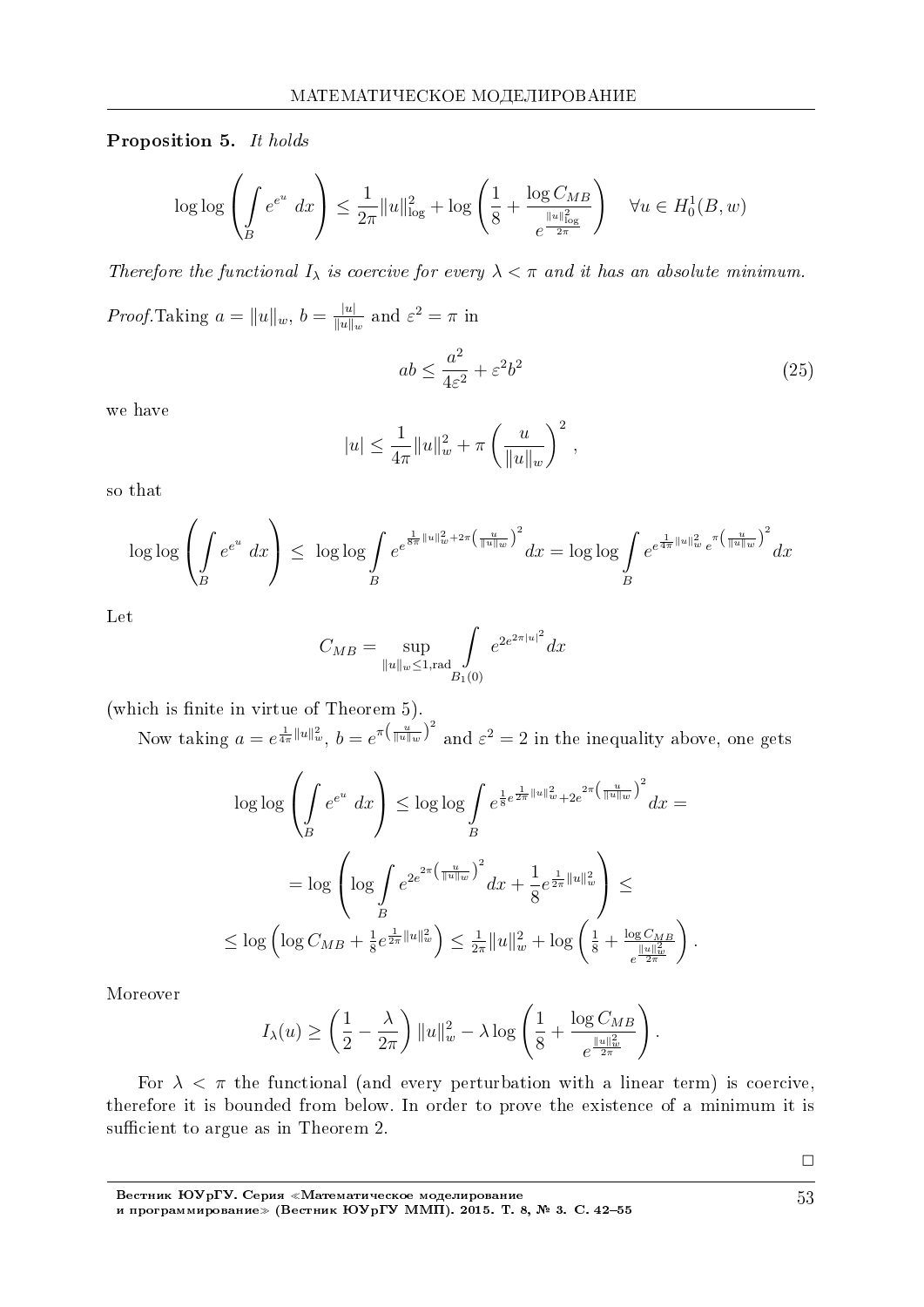Finally we point out that any minimizer of  $I_\lambda$  satisfies the following elliptic problem with a double exponential growth.

$$
\begin{cases}\n-\text{div}\left(\log\frac{e}{|x|}\nabla u\right) & = \lambda \frac{e^u}{\log \int e^{e^u}} \frac{e^{e^u}}{\int B e^{e^u}} + f & \text{in } B \\
u & = 0 & \text{on } \partial B\n\end{cases}
$$
\n(26)

and hence the proof of Theorem 9 is complete.

## References

- 1. Yudovich V.I. Some Estimates Connected with Integral Operators and with Solutions of Elliptic Equations. *Dokl. Akad. Nauk SSSR*, 1961, vol. 138, pp. 805–808.
- 2. Peetre J. Espaces d' interpolation et théorème de Soboleff. Ann. Inst. Fourier, 1966, vol. 16, pp. 279317. DOI: 10.5802/aif.232
- 3. Pohozaev S.I. The Sobolev Embedding in the Case  $pl = n$ . Proc. of the Technical Scientific Conference on Advances of Scientific Research,  $1964 - 1965$ , Mathematics Section, (Moskov. Energet. Inst., Moscow), pp.  $158-170$ .
- 4. Trudinger N.S. On Imbeddings into Orlicz Spaces and Some Applications. Journal of Applied Mathematics and Mechanics, 1967, vol. 17, pp. 473–483. DOI: 10.1512/jumj.1968.17.17028
- 5. Moser J. Moser J. A Sharp Form of an Inequality by N. Trudinger. Indiana University Mathematics Journal, 1970/71, vol. 20, pp. 1077–1092. DOI: 10.1512/iumj.1971.20.20101
- 6. Liouville J., Sur l'equation aux derivées partielles. Journal de Mathématiques Pures et Appliquées, 1853, vol. 18, pp. 71–72
- 7. Caglioti E., Lions P.L., Marchioro C., Pulvirenti M. A Special Class of Stationary Flows for Two-Dimensional Euler Equations: a Statistical Mechanics Description. Communications in *Mathematical Physics*, 1992, vol. 143, no. 3, pp. 501–525. DOI:  $10.1007/BF02099262$
- 8. Caglioti E., Lions P.L., Marchioro C., Pulvirenti M. A Special Class of Stationary Flows for Two-Dimensional Euler Equations: a Statistical Mechanics Description. II. Communications in Mathematical Physics, 1995, vol. 174, no. 2, pp. 229–260. DOI:  $10.1007/BF02099602$
- 9. Chanillo S., Kiessling M. Rotational Symmetry of Solutions of Some Nonlinear Problems in Statistical Mechanics and in Geometry. Communications in Mathematical Physics, 1994, vol. 160, no. 2, pp. 217238. DOI: 10.1007/BF02103274
- 10. Kiessling M.K.-H. Statistical Mechanics of Classical Particles with Logarithmic Interactions. Communications on Pure and Applied Mathematics, 1993, vol. 46, pp. 27–56. DOI: 10.1002/cpa.3160460103
- 11. Tarantello G. Multiple Condensate Solutions for the Chern Simons Higgs Theory. Journal of Mathematical Physics, 1996, vol. 37, pp. 3769-3796. DOI: 10.1063/1.531601
- 12. Tarantello G. Analytical Aspects of Liouville-Type Equations with Singular Sources. Handbook of Differential Equations (M. Chipot and P. Quittner, eds.), Elsevier, North Holland, 2004, pp. 491–592.
- 13. Li Y.Y. Harnack Type Inequality: the Method of Moving Planes. Communications in *Mathematical Physics*, 1999, vol. 200, pp.  $421-444$ . DOI:  $10.1007/s002200050536$
- 14. Chen C.C., Lin C.S. Mean Field Equations of Liouville Type with Singular Data: Sharper Estimates. Discrete and Continuous Dynamic Systems, 2010, vol. 28, no. 3, pp. 123–127.